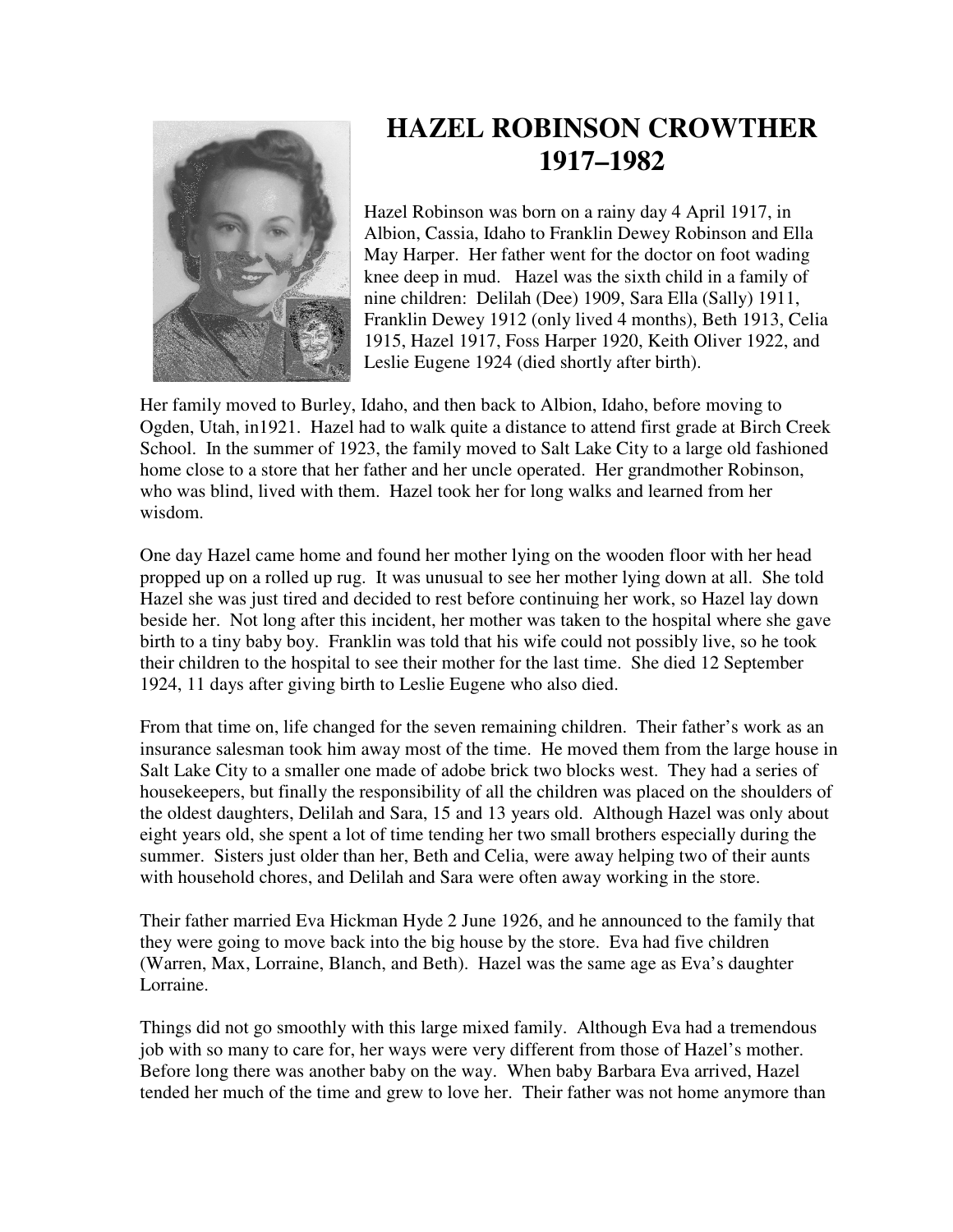before, so the children were left to the discipline of their stepmother. Eva made a dress for Hazel to wear to her baptismal service in the Salt Lake Tabernacle when she turned eight. Delilah took Hazel to be baptized. They were the only members of the family there.

Hazel had been attending Onique School with the other children, but for some reason, she was sent to Washington School east of their home. This may have been to separate her and Loraine who would have been in the same class. This placed Hazel among students she did not associate with after school and she felt strange and friendless. Also, people who lived east of the railroad tracks were more prosperous than those living west of the tracks where Hazel lived.

In this mixed family, it was natural for Hazel's brothers and sisters to look to their older sister Delilah for verification of what Eva ordered them to do, and the little ones went to Delilah for comfort. By now Eva was expecting another child [Willard Richards]. Their father must have thought the situation would be eased if Delilah was far away; his answer was for her to serve a mission for the LDS church. Although it was not of her choosing, she went, served well, and the letters she sent home helped to guide her younger siblings.

Eva's deceased husband had left her a ranch in Blue Creek, Idaho. Franklin and Eva thought this was an ideal place to keep the large family through the summer. To Hazel the long hot summer days there were miserable. One summer, when the time was nearing for them to return to Salt Lake City to get into school, their stepmother decided to dry clean some clothes using gasoline. She put the gasoline in a bucket just like the bucket used for water. Celia finished up the dishes and went to get the water bucket to refill the tea kettle on the stove. With fumes from the gasoline in the air, she made the mistake of picking up the bucket with the gas in it instead of the one with water. She poured the gas into the tea kettle and a little ran down the side onto the fire. The explosion caught the house on fire. Everyone was able to escape, and they watched from a distance as fire consumed everything they owned except the overalls they were wearing.

The family lived in the big house in Salt Lake City throughout the year now, and in the summer, Hazel attended the recreation classes at Washington School where they taught dancing classes and crafts. She learned to swim at the Municipal Baths not far from their home. She attended seventh grade at Washington Junior High School. The rest of the children went to Jackson Junior High.

Beth and Celia became employed outside the home. This left Hazel alone again with her two small brothers and all the step brothers and sisters. When Hazel was about thirteen, her father came home one day and told her that there was a family living in the two room house that had been built on the site of the one that burned down in Blue Creek, and they wanted Hazel to live with them to help with household chores and tend their two young children. The only thing that kept Hazel going during the long hot days of that summer in Blue Creek was the thought that she was earning money to buy a few clothes for school. However, she became too ill to be of any use to the woman with two small children, so her father went for her and took her to stay with Delilah and Sara who were now living in an apartment in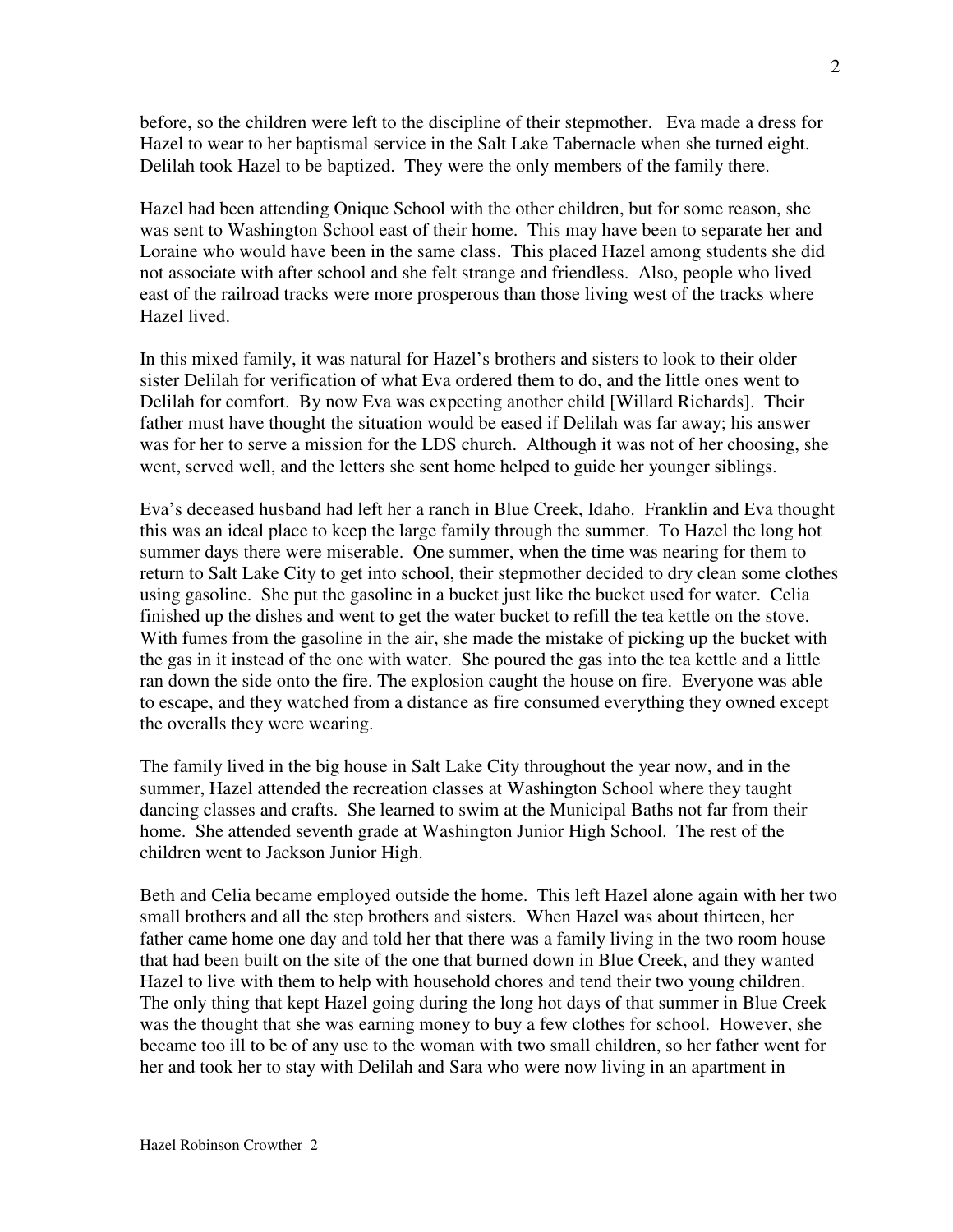Ogden. She arrived there destitute and Delilah tried to fix her up with some clothes to start school.

When she was fourteen, Hazel went to live in Idaho with her Aunt Bernice who had married Henry Flam, a well known business man from Rexburg. He had been married previously and had one adopted daughter, Elva Irene, just younger than Hazel. Hazel enjoyed attending Madison School that year. Graduation exercises were held for the eighth grade, and her aunt and uncle bought her the most beautiful dress she had ever owned, and even had her hair done by a professional hairstylist. Uncle Henry offered to adopt Hazel, but accepting the adoption would separate her from her beloved sisters and brothers who were beginning their first year of living alone in Ogden in a big old-fashioned house on Adams Avenue. She returned to them the summer before her ninth grade year at Burch Creek.

Hazel always had a natural talent for dancing. Whenever she heard music, tap dancing clicked in her head, and she was always tapping her feet. Delilah suggested she teach a few of the neighborhood children to dance. This proved to be a very enjoyable way for her to earn some spending money, and it brought her joy to produce programs filled with the dancing feet and laughing eyes of children. When she went to Weber High School, she filled every physical education class required with classes of various types of dancing, tap, natural, adagio, ballroom, folk, anything related to dancing. She had fun participating in all the Fine Arts Reviews.

Hazel was secretary of the senior class at Weber High School, and she served with Lorin Crowther. They became interested in one another and dated some. After graduation, Hazel went to Brigham Young University. She was vice president of the sophomore class. She earned her way through two years at BYU by teaching physical education in the training school. She returned to Ogden and lived with her siblings in a home they had been successful in building for themselves on Orchard Avenue. She worked as a dance instructor for the Ogden City Recreation Department, and taught school at Burch Creek.

When Hazel learned that Lorin Crowther's mother had died in March 1937, she sent an expression of sympathy. Lorin and Hazel began dating, and were married 21 August 1939, in the Salt Lake Temple. They took a month long honeymoon to the northwest states in Lorin's 1937 four-door Chevrolet.

Their first home was a cabin near the mouth of Wheeler Creek Canyon. Lorin bought property west of his father's home in Harrisville, and built a basement house (970 North Harrisville Road) with the idea that he would eventually build a home on top of the basement. Hazel continued to teach dancing and she also taught school. Their first child, Theran Lorin, was born in 1941. The underground water table was very high in the area of their basement home, and before long, water came in and they had to move out. Lorin built a small house that was later turned into a garage for the home they eventually built on top of the basement.

Lorin and Hazel moved into their cozy little garage home before daughter, Shanna Lee, was born in 1943. The home had running water, but no indoor toilet. The outhouse was situated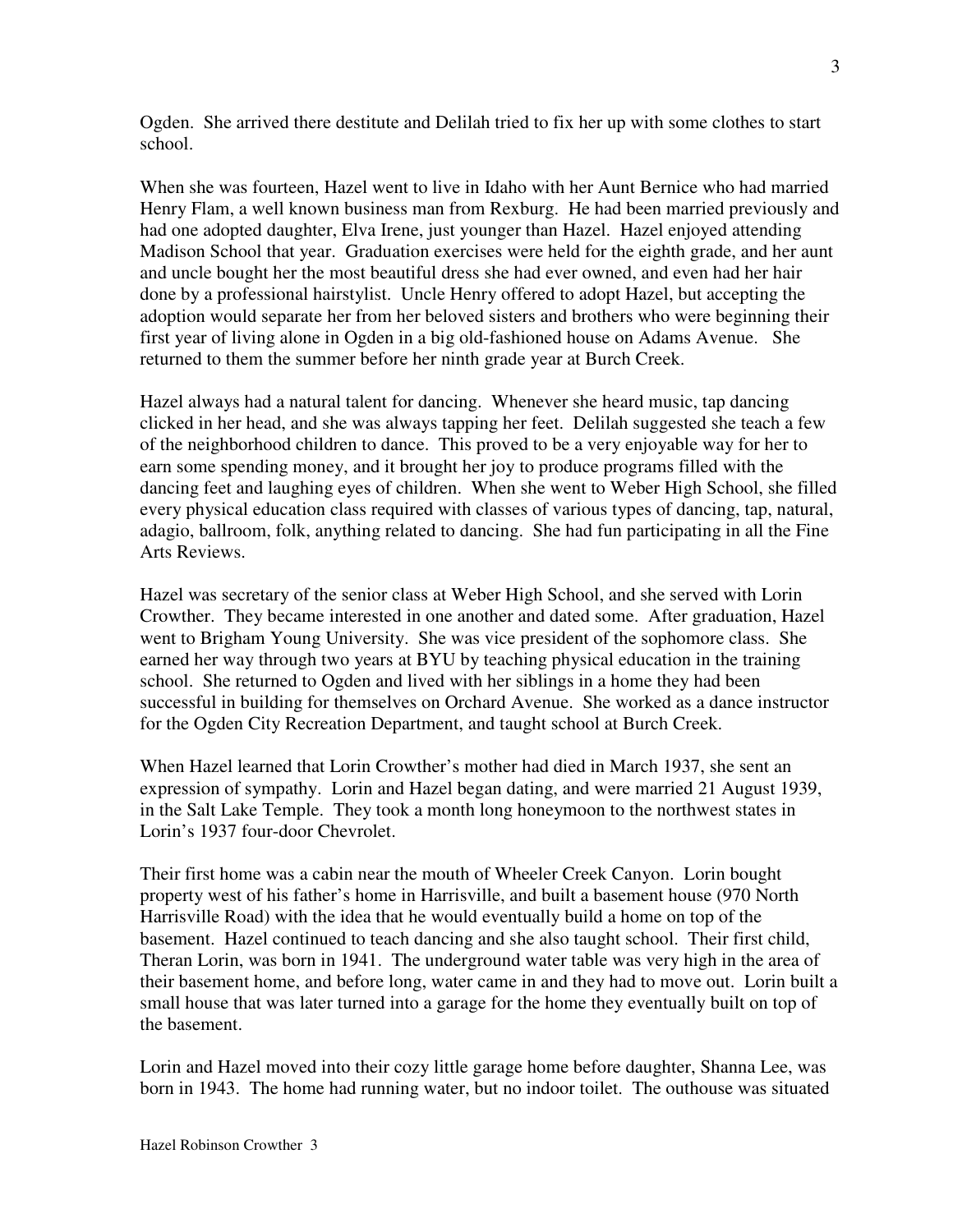under the plum trees not far from the house. Lorin did install a water heater in the little house before he was drafted to serve in the Navy during World War II. He left for basic training at Farragut, Idaho, December 1943, and he did not return home until November 1945, after the war ended. Hazel wrote to him faithfully nearly every day he was gone. Her two brothers Foss and Keith were in the Air Force.

It was hard for Hazel to make ends meet on Navy pay, but it was difficult for her to work outside the home with two small children. She approached the principal of Wahlquist School and was given permission to hold dance classes there after school hours. This allowed her to earn money and take her children with her.

Before Lorin left for the war, he and Hazel numbered places in the Pacific on a map and each kept a copy. Lorin would mention a number in his letters in such a way that it would not be detected by the censors. By matching that number up on the map Hazel had a pretty good idea of his location. Her brother Foss's plane was shot down over Austria, and he was taken to a prisoner of war camp in Germany. For months the family did not know if he was dead or alive. Although he did survive, the treatment he received as a prisoner was terrible. This was a difficult time for Hazel because a U.S. prisoner of war camp was less than a mile from her home, and in contrast, these prisoners were treated very well.

Toward the end of the war, Hazel clerked at Penney's Department Store in Ogden. Theran and Shanna were old enough to go to a nursery (located at 2148 Grant Avenue in Ogden). Since Lorin was in the Pacific Theater of War, it was some time after the war ended before he returned home.

Kristen was born in 1946. Hazel convinced Lorin to fix the basement so it would be dry and then built a larger house on top. The family moved into that home in 1951. Hazel taught school for a short time at Roy Elementary. Laurie was born August 1953, Glade R., a year later 1954, and Chad William in 1958.

Hazel served as dance director for the Mount Ogden LDS Stake. She helped write and choreograph road shows in the  $14<sup>th</sup>$  and Harrisville LDS Wards, and she was involved in producing Christmas cantatas as well. She was a Junior Sunday School teacher and the first Junior Sunday School coordinator in the Harrisville Ward. She also served as MIA special interest class instructor, recreation leader on the Farr West Stake MIA Board, Primary teacher in Harrisville Ward, Primary Stake Board Member, Counselor in the Harrisville Ward Relief Society, and Relief Society teacher.

Hazel taught tap dancing classes in the garage (formerly her little home). On dance days, the cars were moved out and the garage became a dance studio. This was a financial help for the family, and once again it brought her joy to produce programs filled with the dancing feet and laughing eyes of children, now including her own.

Lorin and Hazel took their family camping in the mountains every summer. They eventually bought a little travel trailer and went on trips with other families to places like Monte Cristo, Yellowstone, Tony Lake, Spawn Creek, Brownie Lake, and Franklin Basin. Lorin retired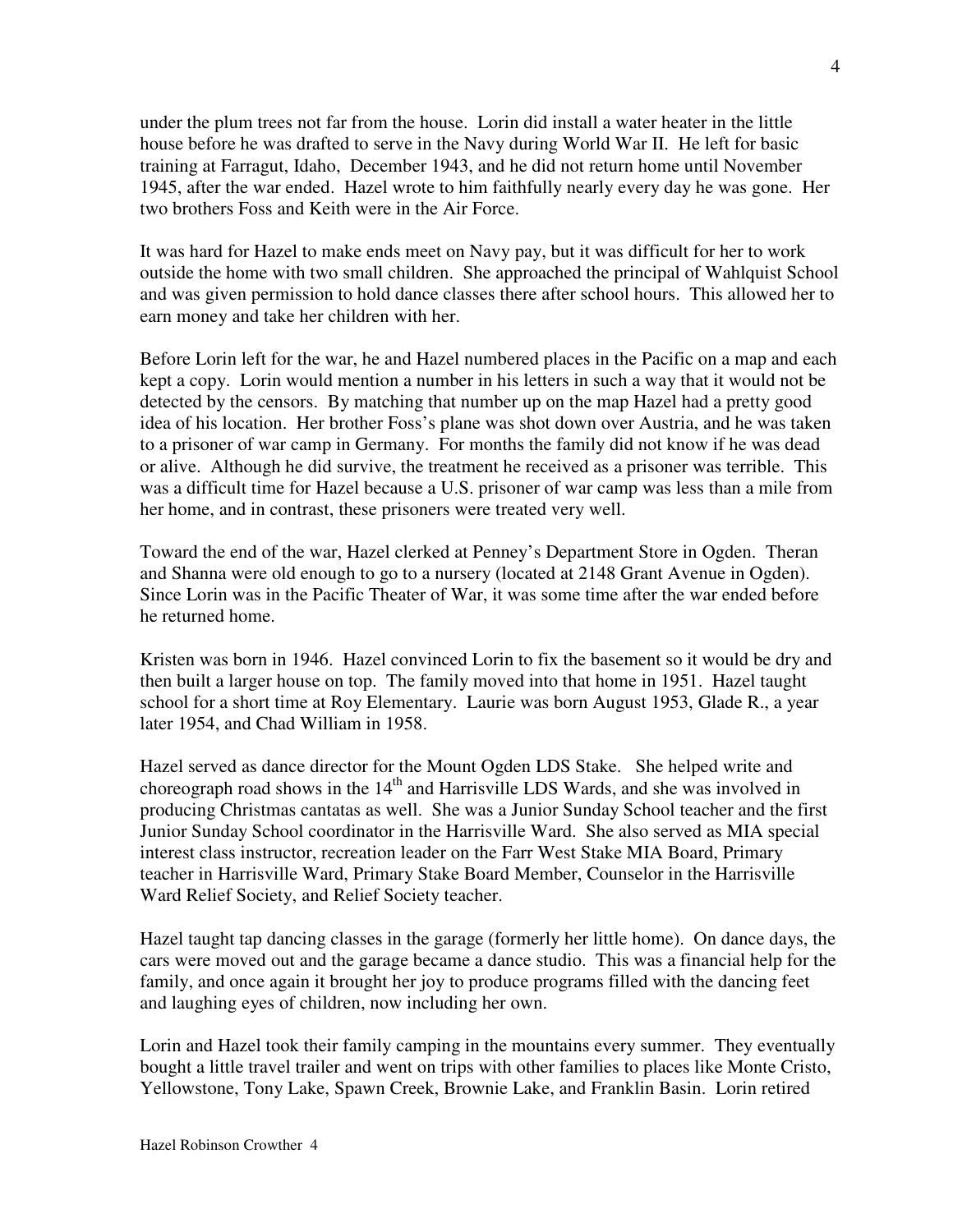from Hill Air Force Base, the children married, and he and Hazel continued to take trips with their close friends, Cecil and Celia Satterthwaite, June and Kenneth Brown, Ralph and Jennie Dabb, and Leon and Eula Larsen.

Lorin and Hazel bought additional land adjacent to the west of their home which included David Crowther's old adobe home. Later, they sold some of that property to their children, Shanna (Lynn Edwards) and Chad (Kris Bowen), to build homes. Laurie and her husband Kim Nephi Taylor lived just down the street. Hazel and Lorin loved having their children and grandchildren nearby

Hazel suffered a heart attack in 1981. After a long stay in the hospital in Ogden, and open heart surgery at LDS Hospital in Salt Lake City, she passed away, 9 January 1982, on the morning of the day she was to go home. She is buried in the Aultorest Cemetery in Ogden, Utah.

## **SOURCE:**

Crowther, Hazel Robinson. Autobiography of Hazel Robinson Crowther. Unpublished manuscript.

Crowther, Hazel Robinson. Autobiography of Hazel Robinson Crowther (short). Unpublished manuscript. 1978.

Crowther, Hazel Robinson. Letters to Lorin during World War II. Unpublished manuscript.

Edwards, Shanna C. Reminiscences of Hazel Crowlther.